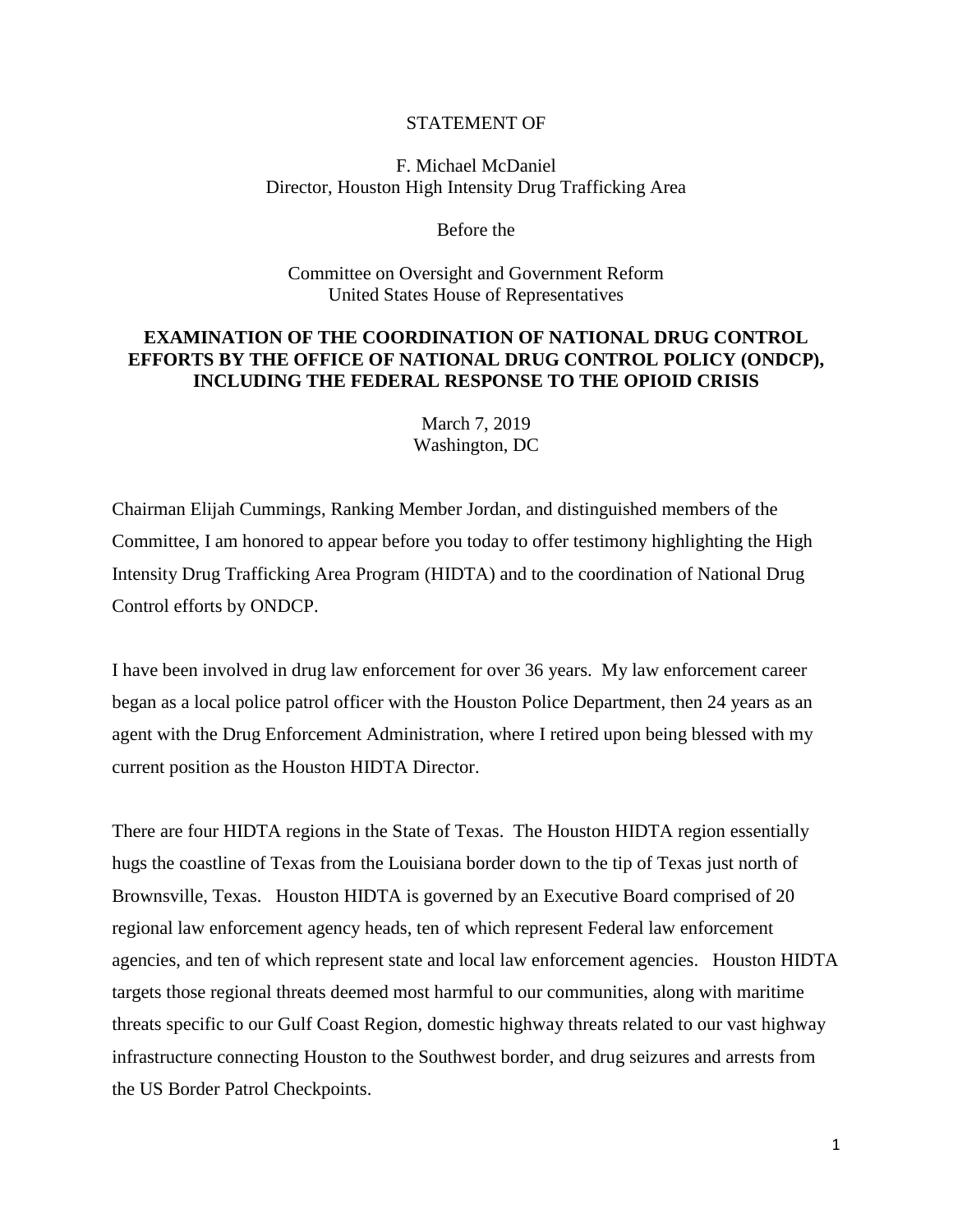The Houston HIDTA is fortunate in that we have not yet seen the opioid crisis ravage our communities as it has in some of the other HIDTA regions. Our biggest drug threats are methamphetamine, cocaine and synthetic drugs. However, we are alarmed that our region is experiencing increasing numbers of drug overdose deaths involving fentanyl, carfentanil and opioids, and we are diligently working with our law enforcement partners, as well as the prevention and treatment communities, to reduce these tragic and highly preventable deaths.

I have been involved with the HIDTA Program since 1991, when Houston was designated as one of the original five HIDTAs across the country. Without reservation, I can attest that this is the only law enforcement program in the country that successfully unites the sustained efforts of federal, state, local and tribal law enforcement to safeguard communities across this nation through the disruption and dismantlement of major drug trafficking organizations. The HIDTA Program has also demonstrated success in the development of other innovative and strategic partnerships in the public safety and public health realms. It is the placement of the program under ONDCP that gives rise to our continued success, while also providing for the requisite neutrality and equality between our federal, state and local partners.

ONDCP establishes priorities and objectives for the nation's drug policy. The Director is charged with producing the National Drug Control Strategy (NDCS) that directs the nation's drug control efforts. The recently released strategy promotes a focused and balanced approach.

The HIDTA program is an essential component of the National Drug Control Strategy. The 29 regional HIDTAs are now active in all 50 states with the recent inclusion of Alaska, and includes Puerto Rico, the US Virgin Islands, and the District of Columbia. HIDTAs enhance and coordinate anti-drug abuse efforts from a local, regional, and national perspective, leveraging resources at all levels in a true partnership. The HIDTAs across the country provide ONDCP with real time and direct access to all regional drug issues to enhance their coordinated implementation of this Nation's drug control strategy.

At the national level, ONDCP provides policy direction and guidance to the HIDTA program. More importantly, at the regional level, HIDTAs have Executive Boards comprised of an equal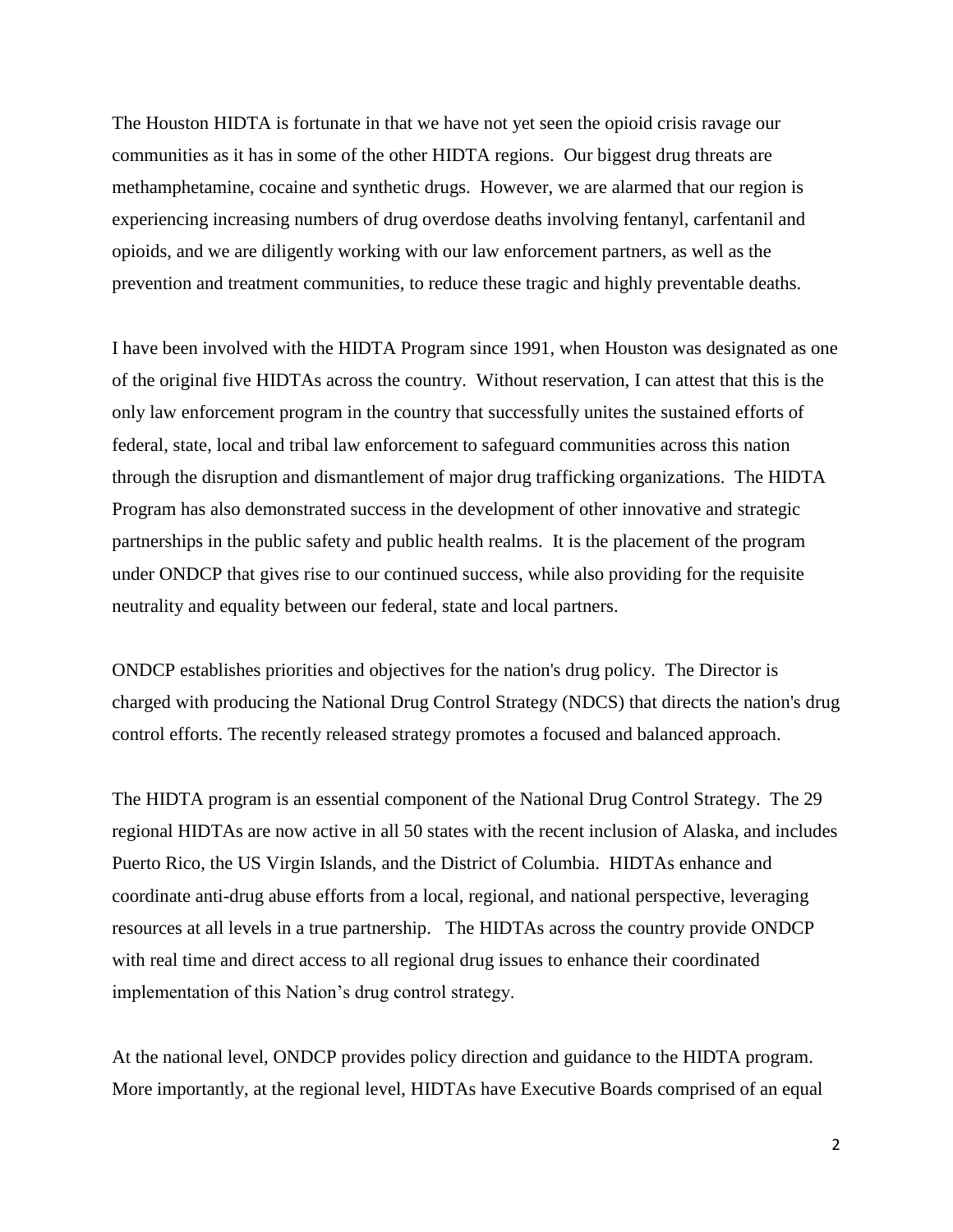number of federal, state, local, and tribal agencies that govern each HIDTA's operations. This provides a balanced and equal voice in identifying the regional threat, developing a strategy, and assessing performance. The flexibility of this leadership model creates the ability for each Executive Board to quickly, effectively and efficiently adapt to emerging threats that may be unique to that HIDTA region.

The strengths of the HIDTA program are truly multi-dimensional. One of the cornerstones of the program is its demonstrated ability to bring people and agencies together to work toward a common goal. The neutrality of the HIDTA program is viewed as another key to its success. HIDTA is a program, not an agency. HIDTAs do not articulate the views of any one agency, nor are we endeared to the mandates of any one agency. HIDTA serves only to facilitate and coordinate the regional efforts of each of their individual Executive Boards. While the enforcement mission remains paramount, HIDTAs are also actively involved in drug prevention activities. The fact that we cannot arrest our way out of this drug problem is well recognized by the law enforcement community. The emerging partnership between public health and public safety has never been more important and HIDTA provides the perfect platform to promote that partnership.

Over the past three years, there has been some discussion about moving the HIDTA Program out of ONDCP and into the Drug Enforcement Administration (DEA). In my professional opinion, and as a retired DEA agent, I respectfully feel that this would be the beginning of the end of a highly successful program. Our existing position under ONDCP allows HIDTA the flexibility and adaptability to address emerging threats in a timely fashion with decision-making being made by the Executive Boards at the local level. ONDCP is an unbiased, non-competing organization with the expertise to work on this epidemic with HIDTA, using a holistic approach in dealing with it. ONDCP and the HIDTA program currently enjoy a collaborative and cooperative working relationship that has never been stronger, especially in light of the recent confirmation of ONDCP Director, James Carroll.

The cartels and transnational gangs targeted by HIDTA law enforcement initiatives across this country are predators that exist to make money and harm the communities of our nation. My